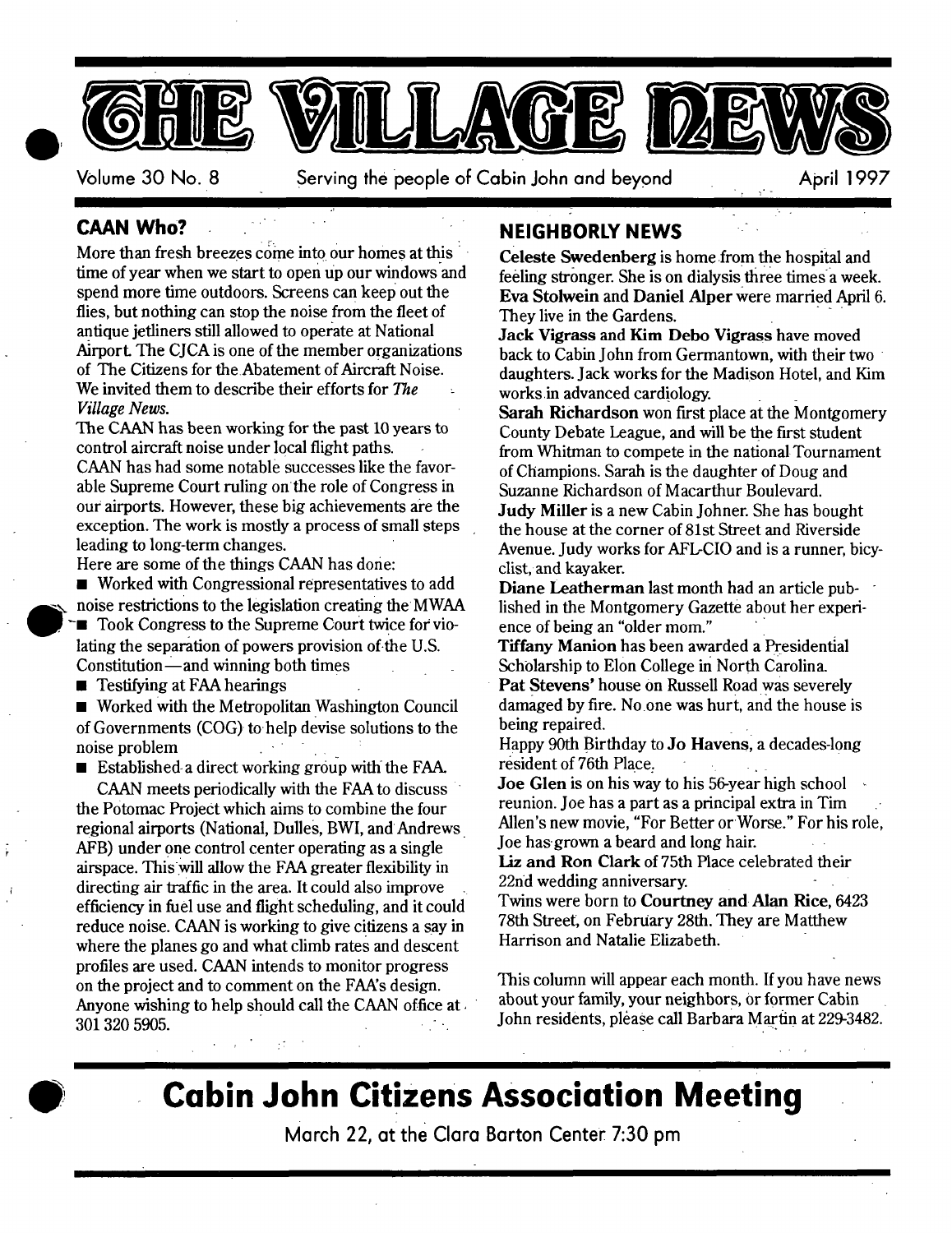# **Looking Backward in Cabin John**

#### *Andrew E. Rice*

This is the third and final selection of excerpts from *Time Was: A Cabin John Memory Book,* a collection of interviews with 18 Cabin John old-timers by Elizabeth Kytle which was published by the Cabin John Citizens Association at the time of the national bicentennial in 1976

#### **The Cabin John Bridge Hotel**

*Although previous Looking Backward columns have.frequently made mention of the famous Cabin John Bridge Hotel, these excerpts are in the words of Harry and William Bobinger, grandsons of the hotel's original proprietors.* 

"The hotel was started when they started building the Cabin John Bridge during the Civil War. My grandfather worked on the bridge as a stone mason; and my grandmother started a little eating place for the men... They lived right near the spot where the bridge was, and the workmen came there and ate. The word got around, and it kept growing and growing. When the bridge was finished, my grandparents stayed right there. The bridge was an attraction for people to come and see and take pictures of. (Editorial note: When the bridge was completed in 1863, it was the longest masonry arch in the world and it held this record for 40 years, during which time the Bobingers' modest eating place grew into <sup>a</sup> sumptuous<sup>-</sup> establishment.)

"The hotel didn't have overnight guests after my parents took over. The lower part, the foundation, of the hotel was granite -- the ratheskeller was all granite but the main part of the bulding was wood... On the second floor were dining rooms, with the big banquet rooms at one end. They had a terrific rathskeller covering almost all the whole lower area, and they had many slot machines... They used to collect coins from the slot machines by the bucketful. And they didn't count it; they weighed it...

"The main dining room was on the first floor {with} a bar that ran the whole length of the hotel. My father had 17 bartenders and 40 waiters... The food was very good, and the hotel was really famous for Maryland fried chicken and Potomac black bass. Maryland fried chicken is fried chicken in a white cream sauce, with curled strips of bacon on top. They used to Serve it as *'fried* spring chicken, Cabin John style.'"

(For clients who came out by street car from Washington to the end of the line on the other side of Cabin John Creek, the Bobingers built a cast iron foot bridge.)

"It was about a hundred feet south of the Cabin John Bridge, parallel to it... It had overhead horseshoes of lights all the way across the bridge, colored lights. People would get off the street car and come across the iron bridge to the hotel {garden which had several bandstands}. We used to have 30- or 40-piece bands in some of these bandstands...

"I think from about 1895 to 1907 or  $8$  was the hotel's heyday time ... My father died in 1926... After that it was locked up tight, boarded up. It lay idle. And full of all that expensive stuff. And no insurance. (On the night of April 6, 1931, a fire of unknown origin broke out.) I remember looking out the window the night the hotel burned... The fire departments all came and they thought they could save at least the front end of it, but they couldn't... There were 33 fire engines there."

#### **Building the Fire House**

#### *Mrs. Isaac Marshall tells Elizabeth Kytle how the fire house was started and built.*

"The fire house was started the year Roosevelt was elected, 1932. Of course there was a fire department before there was a fire house They had a model T Ford {that} used to be kept at the Scott residence, in a shed they had, on the corner of MacArthur Boulevard and 77th Street." In essence, the building of the fire house was a matter of cooperation among neighbors... "The ladies worked hard, don't you think we didn't work. We had dinners, we had plays  $-$  home talent plays  $-$  and charged 25 cents admission... We had bake sales. Everything. Each one took her turn selling refreshments  $-$  things like hamburgers and hot dogs, soft drinks, coffee. We had big dances; I think admission was fifty cents. People just didn't-have any money then. But-we did all these- moneyraising things and the auxiliary paid the first hundred dollars on the Brockway, the first real fire engine the fire department bought.

"The firemen did different things too. As you go up Seven Locks Road, there was a field back in there and they called it the ball diamond. The firemen played baseball, and they had donkeys that they rode  $-$  ball games, only they played on donkeys. Anything to make a little bit of money, you know...

Mrs. Marshall remembers the 1936 flood. "In '361 was vice-president of the ladies auxiliary... so the Red Cross called me one morning, the morning of the flood, to take over the fire house to house the people that lived along the canal. I had to get them something for their breakfast and take care of them. I Went down to Mr. Benson's store - where the veterinarian's hospital is now -- and bought a lot of breakfast foods...

"I went to the fire house and I told the firemen what the Red Cross ordered, and I took over and some of the firemen resented this very much. It was a volunteer fire department, you know... Anyway, we went on and the Red Cross started sending things over-clothes and bedding — and we had twelve people housed upstairs at the fire house. We put curtains up and made rooms, private rooms. We used sheets for partitions and the men helped us hang them on wires... We had a big stove at the fire house, and everybody housed there cooked their own meals."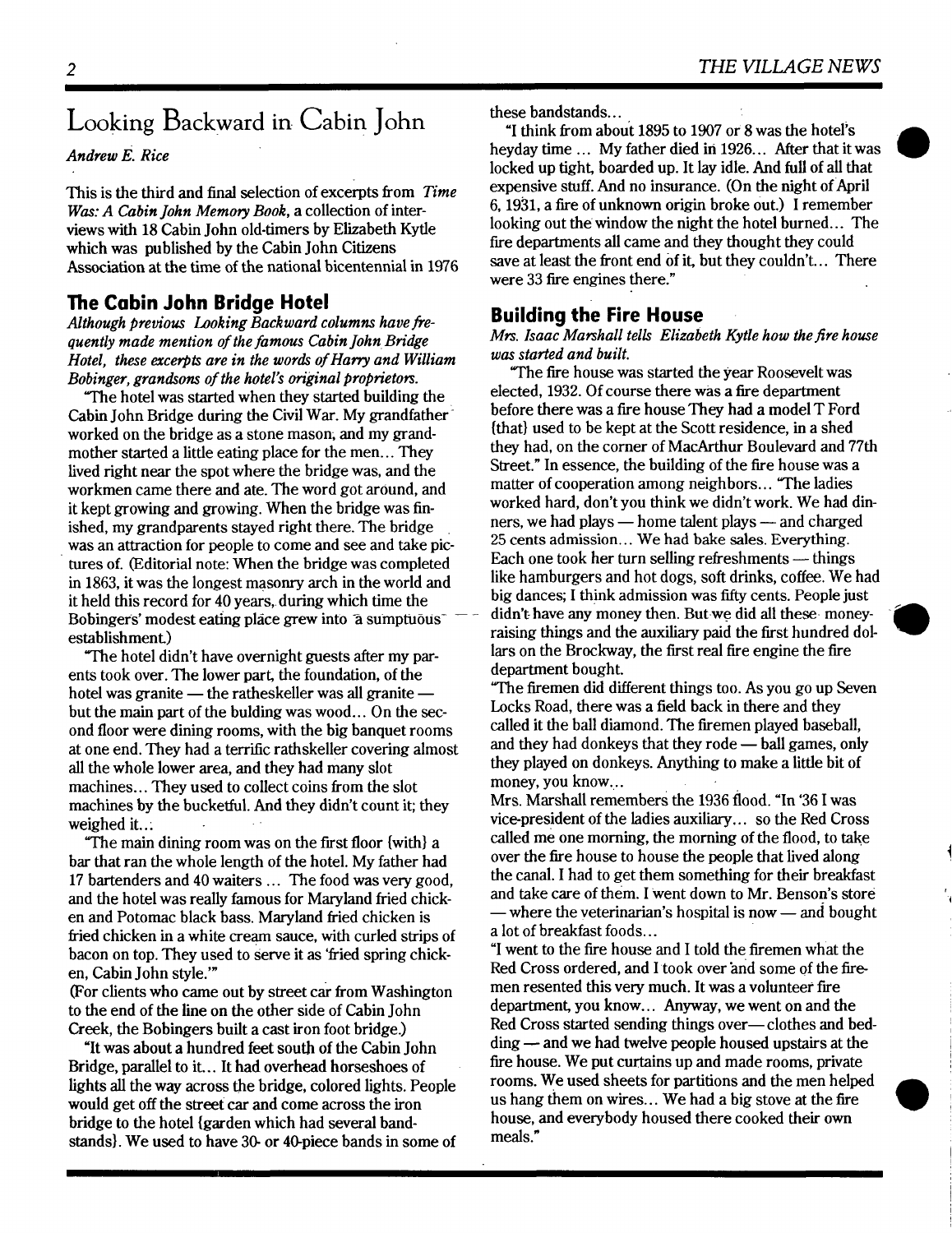# **Neighborhood Events**

At The Clara Barton Cenler

#### **Clara Barton Seniors meet weekly**

On Wednesdays between 10 am and 2 pm local seniors gather at the Clara Barton Center: Activities include speakers, an exercise program, yoga, crafts and entertainment. All seniors (55+) are welcomed to participate.

Some coming attractions:

Movie "An Asian Journey" April 23 at 1:00 Poetry reading by Enoch Dillon April 30 at 1:00 Exercise program each Wednesday and Friday at 11:00 Also--Bridge players wanted

For more information: Clara Barton Center at 229-0010

To announce an event in The Village News send a written notice **to:** Editor, PO Box 164, Cabin John Md 20818. The next deadline and mailing date is published on the inside back page.

#### **CABIN JOHN HOUSE TOUR**

Coming to your neighborhood! On the beautiful afternoon.of June 15, several interesting homes in Cabin John will be open for your viewing pleasure. Anyone interested in working on the planning and arranging committee, please call Diane Leatherman 229-7412 or Barbara Martin 229-3482. Kind souls who would consider putting your house on the tour, please call Diane or Barbara. Every open-room will be guarded by vigilant watchers. Proceeds will go to Village News and Citizens Association. Watch for details in the May issue.

# **-- KEPLER FRAMING**

Ritch Kepler, Certified by Professional Picture Framers Association

Fifteen years serving metropolitan area

Quality workmanship, fast service, exceptional value

\* Conservation Framing \* Object Framing \* \* Needlepoint and Embroidery \* Decorative Matting • Ovals, Circles \* \* Large Selection of Find Graphics \*

# 320-0248

Cabin John, Maryland All major credit cards accepted

### **Don't tolk bock to me, young Iody!**

*. . %* 

Cabin John's Sarah Richardson, a junior at Walt Whitman won the Montgomery County Debate League Championship for the second year in a row. She also won the national Liberty Bell Classic debate tournament held at the University



of Pennsylvania. She will be competing in the '~Fournament of Champions" in Kentucky this spring. Sarah moved here from Montana four years ago and lives near 78th and MacArthur.

## **The Whitman High School Presents "Damn Yankees"**

The Whitman Drama Department is pleased to announce Damn Yankees as its spring musical. This popular production includes a cameo appearance by Whitman principal, Dr. Jerome Marco and Athletic Director Jim Douglas. May 1, 2 and 3 at 7:30 p.m. in the Whitman Auditorium. To purchase tickets, which are \$6 call 301 320 6600.

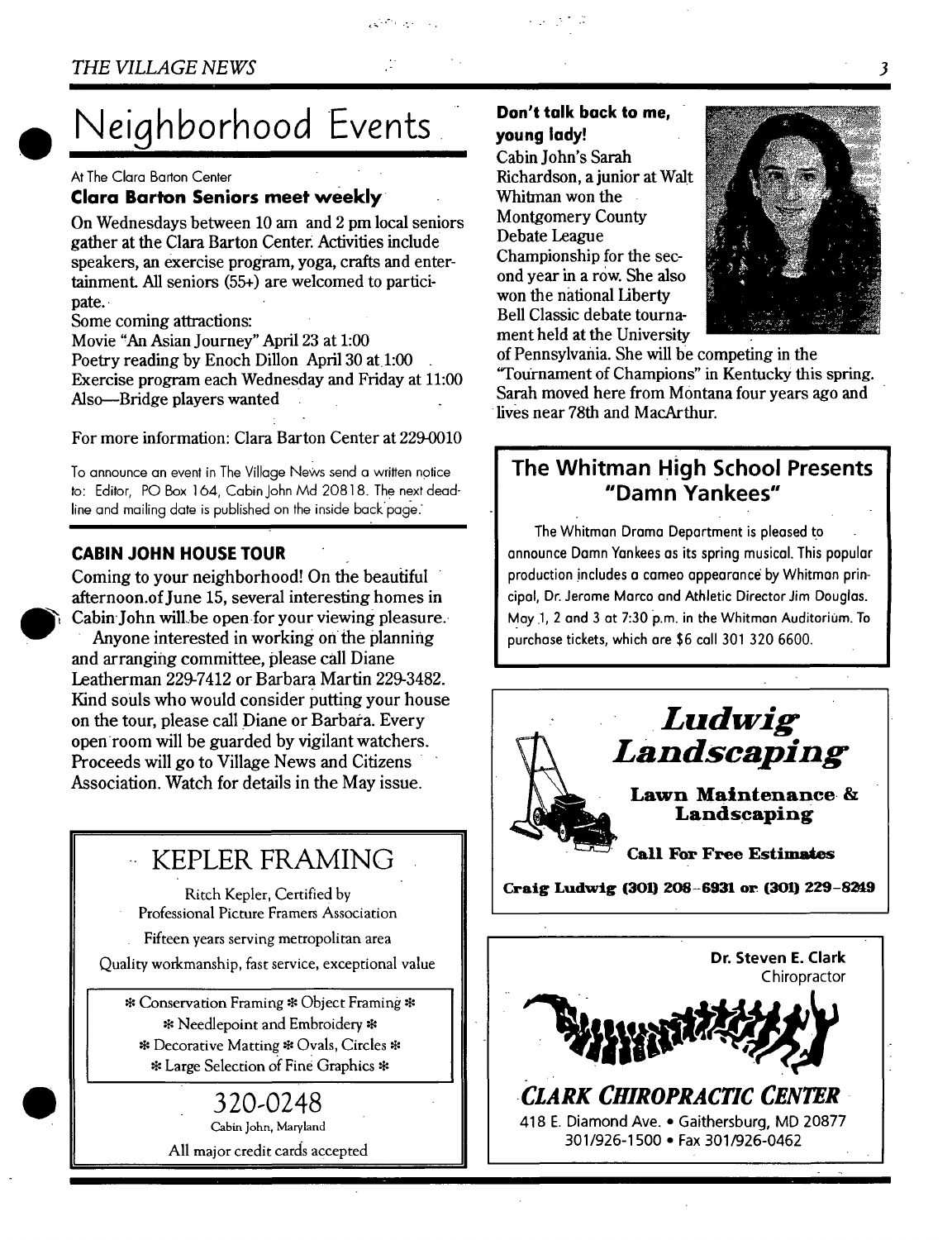### **Cabin John Citizens Association**

**March 25, 1997 Meeting Minutes** 

The March 25, 1997 meeting of the Cabin John Citizens Association (CJCA) was called to order at 7:37 pm by Harry Rickelman

#### SECRETARY'S REPORT

The minutes of the last meeting were read by Burr Gray and approved by unanimous consent.

#### TREASURER'S REPORT

Elaine Tammer was out of town, so there was no Treasurer's report.

#### **NEW BUSINESS**



■ Wild Bird Center Property

The Wild Bird Center property has commercial  $z$ on- $\frac{1}{2}$  (C-1), and is legally subject only to its limits.

The Cabin John Master Plan functions as a guide. not a binding law.

- **u** Citizens of Cabin John can send letters of concern to Jim Wilner and to the County. We can be vigilant to ensure compliance/conformance with the zoning laws. Follow-up by CJCA with the owner of the property seems limited at best, due to a history of hostility.
- **Watershed Management**

A request for a watershed variance was rejected. Reed Martin reviewed the watershed map, and it was determined that several actions can be taken. First, area topography can be reviewed and updated. Also, the culverts along MacArthur Blvd. need to be cleaned. A motion was proposed to write a letter to the Army Corps of Engineers requesting action to correct the periodic flooding of MacArthur Blvd. with its resulting traffic safety problem. Coordination with the County Department of

Transportation is probably necessary. The motion was tabled to allow Reed Martin and Ritch Kepler **to**  identify the proper authority, and to review existing conditions with them.

**• Cabin John Creek Cleanup** 

The creek cleanup is set for April 26th. Volunteers will meet at 9:00 am at the parking lot next to the **tennis** courts by Union Arch Bridge. The Department of Parks and Planning will remove any trash hauled to the road. A notice about the creek cleanup will be put into the newsletter.

**• Crab Feast Organization** 

Lori Rickelman and Nicky Wright would be pleased to assist anyone who wants to take charge of organizing the Crab Feast. If necessary, they will take charge of it themselves.

The Crab Feast will take place on the Saturday after Labor Day. The Feast needs to be coordinated with the Palisades picnic.

Trudy Bic volunteered to help.

• Nominating Committee

The fourth Tuesday in May is the election date for the next year. Reed, Helen, and Harry make up the nominating committee.

**E** Community Center Piano

Reed will contact an associate to assess the piano. A motion was proposed to allow up to \$200 for tuning and repair. The motion was passed by voice vote.

**n** The Village News

A suggestion was made to have the Village News carry a calender of events, including the Senior Center meetings. All newsletter correspondence should go to Jerry Quinn.

The meeting was adjourned at approximately 9pm. The next CJCA meeting will be April 29th.

# **Help Cleanup Cabin John Creek**

Saturday, April 26th, 9:00-12:00

Meet at 9:00 a.m. at the MacArthur tennis courts near Union Arch Bridge (one lane bridge) The flood s of last winter left trash and debris on the banks of the Cabin John Creek, one of the prettiest streams around, ff you've walked along the MacArthur-Seven Locks trail through the Cabin John Park, you've seen the problem. As part of Earth Month, the Citizens Association has planned a cleanup of the Cabin John portion of the Creek. Park and Planning has offered to provide garbage bags and gloves, but it's probably best to bring your own gloves (and a pocket knife) if you have them. Please wear a pair of shoes that you won't mind getting wet. Kids welcome. Hope to see you there.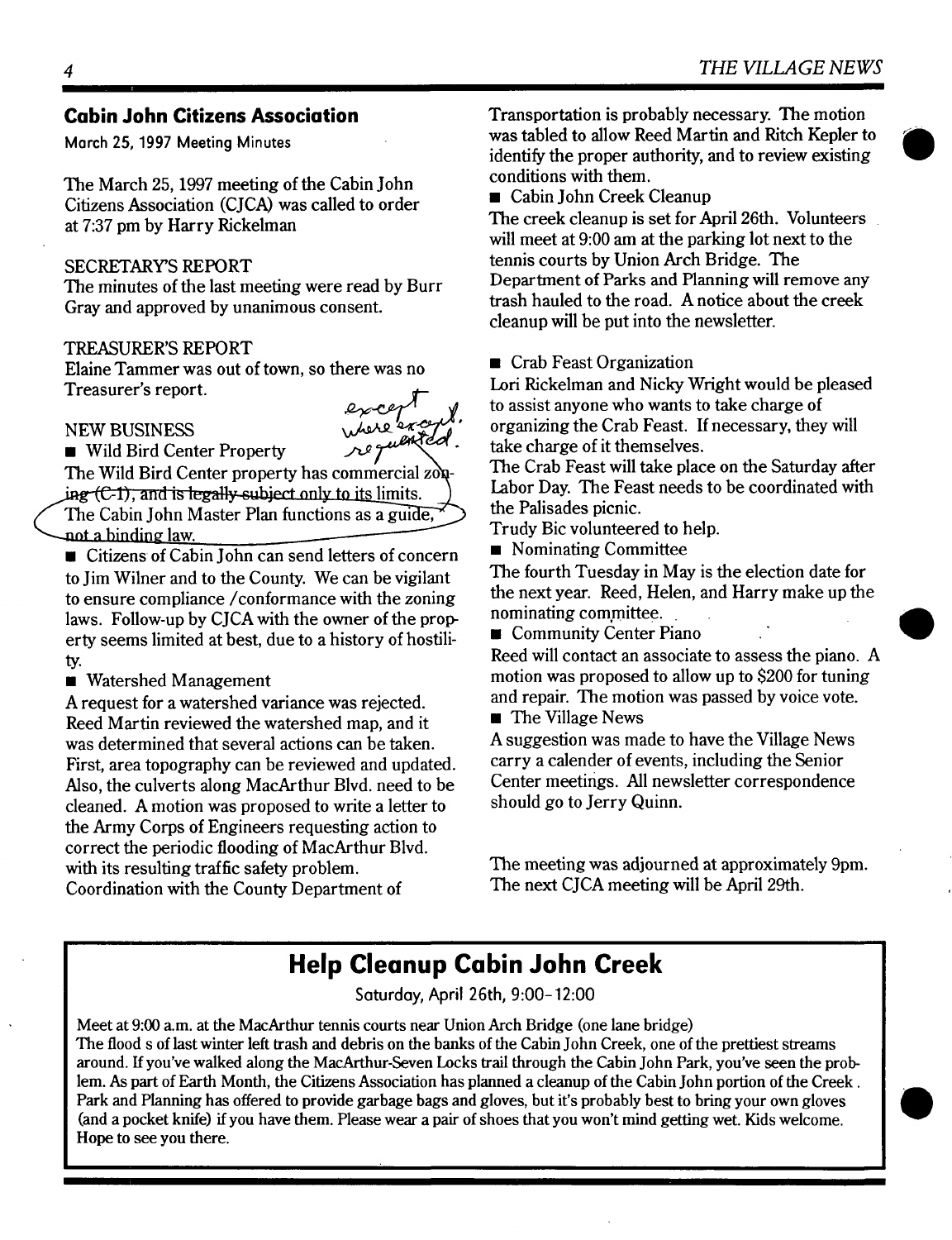#### **HAVE A NEIGHBORHOOD DINNER**

*by Barbara Martin* 

For the fourth year, the neighbors in the 79th Street/Woodrow Place/Riverside Drive/Macarthur Boulevard community have enjoyed a pot-luck, progressive dinner. This event is fun for everyone, gives you a chance to meet new neighbors, connect with old ones, and strengthen the bonds of a neighborhood, not just a collection of houses.

#### Here's what it takes:

Ì

Ã

1. Two or three people are the organizers.

2. Pick a date. Sunday evenings seem to be good.We have set times at 5, 6:30, and 8 for the three courses. 3. Find three households willing to be hosts. Hosts do not contribute food; they provide coffee, etc. Each year find three different homes.

4. The first home will be hosts for appetizers; the second, for the main course; the third, for dessert (and local musical talent if you like).

5. On computer, make an invitation/flyer that explains what, when, where, and whom to call for RSVP and food "assignment." Ask people to bring beer or wine (if they prefer it) to the main course hosts's home. Each family brings enough of their

dish to feed 12-15.

e de la final

6. Three weeks in advance, put invitations in neighbor's mailboxes. (Post Office, don't read this.) 7. Several days before the dinner, call those who haven't responded. Sometimes people forget or misplace their invitation.

8. If the hosts (especially the main course hosts) don't have

enough silverware, round up some from two or three neighbors. Hastic is fine for dessert, but not too good for dinner.

9. Use name tags. They make things more comfortable.

10.Enjoy. It will be noisy but delightful, and you will know you're living not just in a house, but in a real neighborhood.

11. We make this dinner an adults-only event. In the summer, we have a pot-luck picnic in someone's yard where there's plenty of room to run around; the kids are very welcome at this.

For our neighborhood dinners, Nicki Wright and Lori Rieckelman (and others) have done a wonderful job of organizing and managing. If you would like to do the same for your neighborhood, they would be wonderful resources.



### **ELLEN & BARBARA HAVE JOINED FORCES!**



 $\mathbb{R}$ 

旦

Your Cabin John Neighbors

# **Barbara Abeill6 Ellen Wilner**

Both Top Producers

#### **EXPERIENCE THE POWER OF TWO!!**

- Double the Service!
	- Double the Experience!
		- Double the Commitment!



7272 WISCONSIN AVE, BETHESDA, MD 20814

**3oi-718-oolo**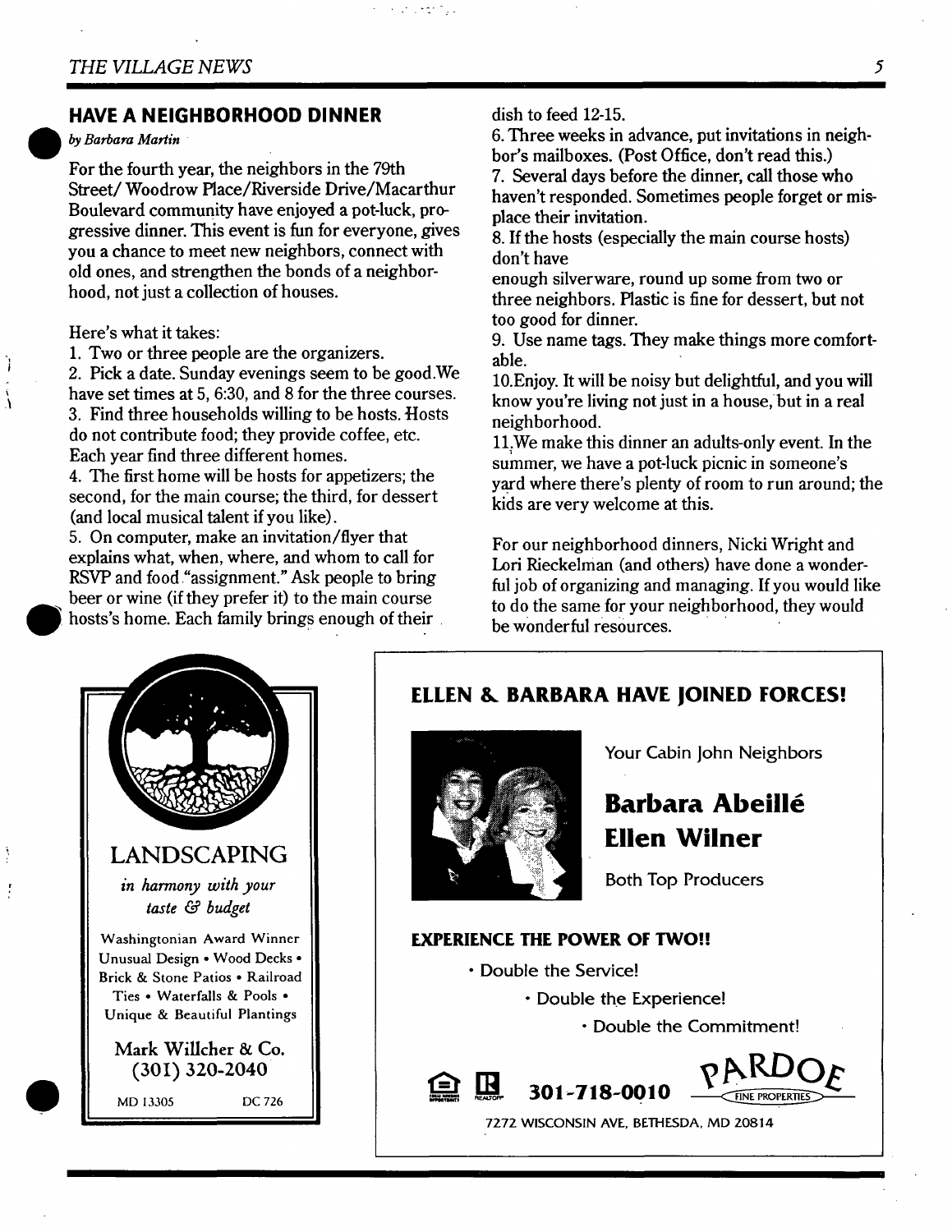#### *6 THE VILLAGE NEWS*

| Houses on the market in Cabin John |           |            |                  |                |                |  |
|------------------------------------|-----------|------------|------------------|----------------|----------------|--|
| Address                            | Price     | Type       | BR               | Baths          | $1/2$ Bath     |  |
| 7815 Archbold Terr                 | \$182,000 | Attach/Row | 3                | 1              |                |  |
| 7870 Archbold Terr                 | 207,000   | Townhouse  | 3                | $\overline{c}$ |                |  |
| 7505 Arden Rd                      | 249,000   | Detached   | 4                | $\overline{c}$ |                |  |
| 7616 Cabin Rd                      | 539,727   | Detached   | 4                | $\overline{c}$ | 1              |  |
| 1 Carver Rd                        | 90,000    | Detached   | $\overline{2}$   | $\mathbf{1}$   |                |  |
| 4 Carver Rd                        | 129,000   | Detached   | $\boldsymbol{2}$ | $\mathbf{1}$   |                |  |
| 8033 Cypress Grove Ln              | 375,000   | Detached   | 4                | $\overline{c}$ | 1              |  |
| 3 Froude Circle                    | 147,000   | Detached   | $\boldsymbol{2}$ | 1              |                |  |
| 641279th St                        | 524,900   | Detached   | 4                | 4              |                |  |
| 6416 79th St                       | 679,000   | Detached   | 4                | 3              | 1              |  |
| 6512 80th St                       | 420,000   | Detached   | 4                | 3              |                |  |
| 7507 MacArthur Blvd                | 689,000   | Detached   | 5                | $\overline{2}$ | $\overline{2}$ |  |
| 7906 MacArthur Blvd                | 229,000   | Detached   | $\boldsymbol{2}$ | 1              |                |  |
| 6912 Seven Locks Rd                | 689,000   | Detached   | 6                | 4              | 2              |  |
| 6914 Seven Locks Rd                | 674,000   | Detached   | 6                | 4              | $\overline{2}$ |  |
| 24 7630 Tomlinson Ave              | 86,500    | Condo      | 1                | 1              |                |  |
| 6440 Wishbone Terr                 | 324,900   | Townhouse  | 3                | 3              |                |  |









Cabin John, MD 20818 **3011229-2400**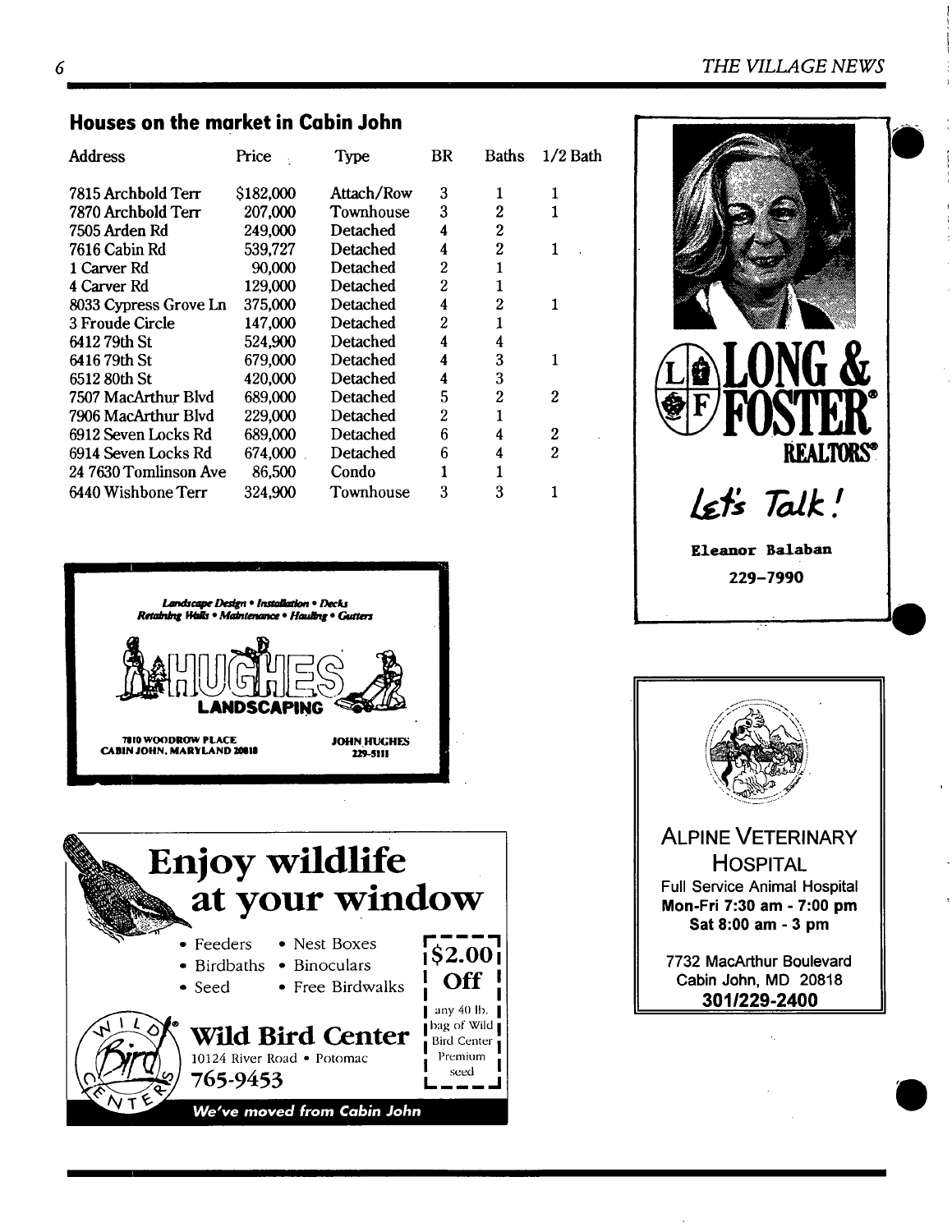The VILLAGE NEWS is published monthly except in July and December and is sent free to every household in Cabin John. Others may subscribe for \$5 per year.Send news, advertisments, letters, and subscriptions to:

> The Village News PO Box 164 Cabin John, Maryland 20818

The next deadline is 10 AM Saturday May 17 for the issue mailing May 22.

People who make the ViUage News possible:

Barbara and Ger Quinn, Jerry

Rhodes, Barbara and Reed Martin, Contributors: Andy Rice, Bur Gray,

Eleanor Balaban

**A French Playgroup for children 3 1/2 - 6 years old who are regularly exposed to the language by a French-speaking parent or care-giver. Meets Saturday mornings for an hour in Cabin John at 10 a.m. Free. Parent-led. Come join the FUN en Francais! Call Rene 301 229 5579 for details.** 

**REMINDER: THE DEADLINE FOR THE NEXT ISSUE IS 10 AM SATURDAY, MAY 17.** 

# Neighborhood Services

#### **ENTERTAINERS**

THE POTOMAC MUSICIANS Elegant wedding, party and reception music by flute,violin and cello trio, string quartet or piano. 229-5685.

#### **HAULING**

Reasonable, Yard/garage items. Lawn cutting and hedge trimming. Prefer small jobs. Call Ed, 229-1195.

#### **MUSIC LESSONS**

VIOLIN, VIOLA AND PIANO STUDIO, All ages, all levels. Ensemble workshops. Vera Dolezal, 229-5685.

> How would you like your business listed?

# **CLASSIFFIED ADS**

Quality, full-service LAWN CARE. 9 years experience and professional equipment w/trailer. Call Zac Bookman 229 6265. **MATH TUTOR: all levels. Your home or** mine. Certified, Teaching experience: middle school, high school, college. Afternoons/evenings. Nancy Shaw 320 6342.

Two hardworking Cabin John students want to **MOW YOUR** LAWN. Four years experience and professional equipment. Call Nick or David Amoruso at 320 2685.

**Furniture for sale** Twin bed with storage drawers and bureau. Both maple in good condition. Also Ikea wardrobe 229-8030

**Landscaping helper wanted** Could be a summer job for a strong and motivated student \$6 per hour. 229-8030

To place an ad in the Village News classifieds send your ad before the first Saturday of the month to the address in the box above. The cost is 25 cents per word.

If you have questions, call Jerry Rhodes at 320-5219.

**NINTENDO 64.** brand-new, \$150. Call Jack Smith 229 1707.

Sunfish sailboat hull \$100. Bicycle parts to give away: frames, rims, etc. If you work on bicycles, I have free used parts.

I have a VW powered *"Kit"* car which needs to have the wiring done. Do you know how to do this? Please call Reed Martin 229-3482

Wanted-old banjos, guitars & mandolins, in any condition, call Reed Martin 229-3482

Delia Avelar, 301 585 9583, is **seeking domestic work** in Cabin John on Mondays, Tuesdays or Wednesdays. She speaks some English.

### **The Glen Echo**  Baptist **Church**

Vassar Circle, Glen Echo, MD

jesus Christ is our Lord, Saviour **and**  God.He still performs miracles at **the**  Glen Echo Baptist Church. A born again Fellowship. 229-4430.

**Sunday Morning:** Prayer 8:00, Family Sunday School 9:30, Worship and Praise, 11:00. All are invited!!

**Sunday** Evening: 6:00 Why we believe the Jewish Bible, 7:00 Praise, Testimonies, Worship, Singing.

Wednesday Evening: 7:00 Prayer, Testimonies, Bible questions

**Friday Morning:** 10:00 Community prayer and Bible study

Collecting food and clothing for **the**  homeless and needy.